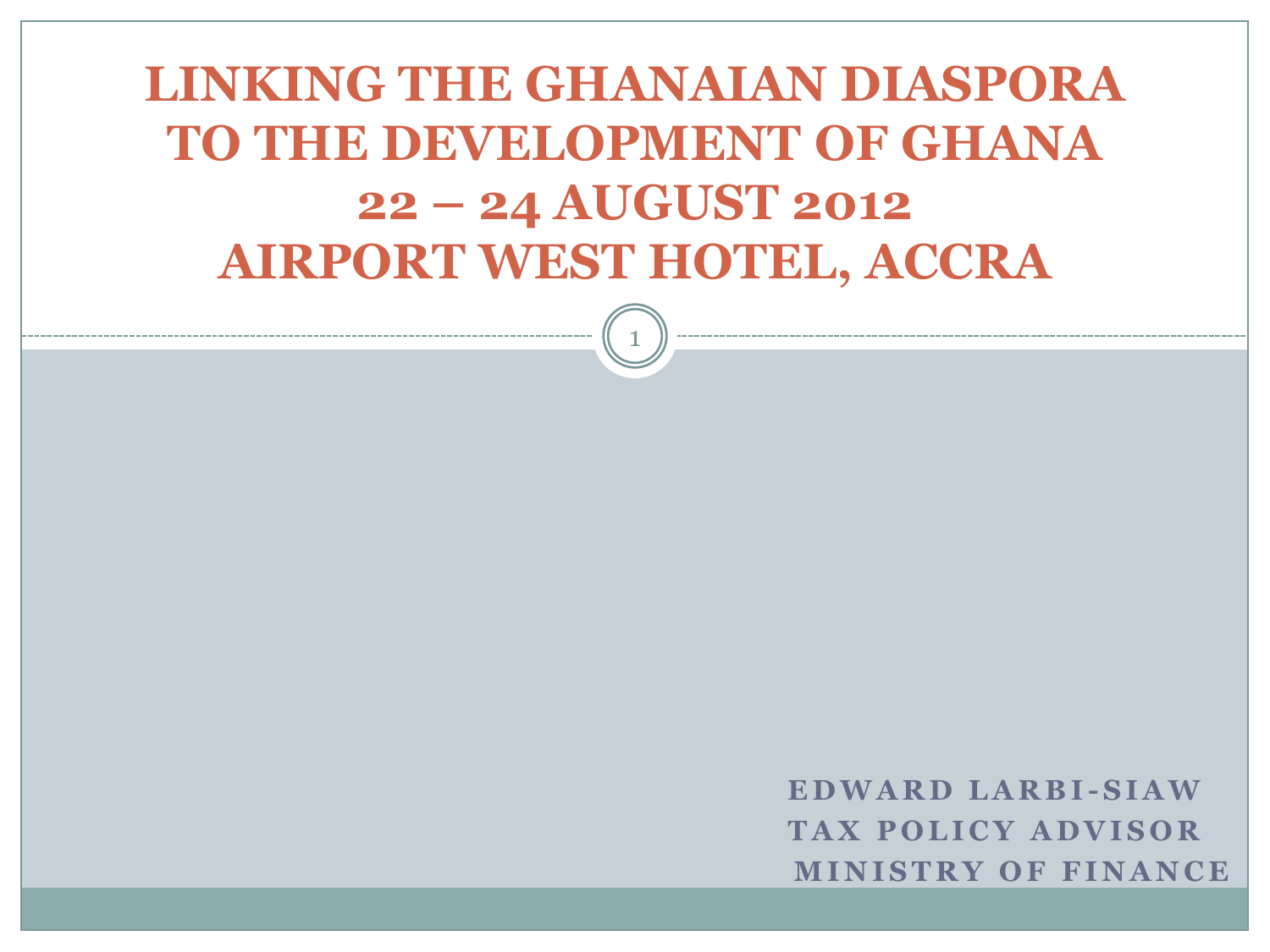## EXEMPT INCOME

2

THE FOLLOWING ICOMES ARE EXEMPT FROM TAX:

- The salary, allowances, pension and gratuity of the President
- The income of a local authority
- The income of a statutory or registered building society or statutory or registered friendly society, other than income from any business carried on by the society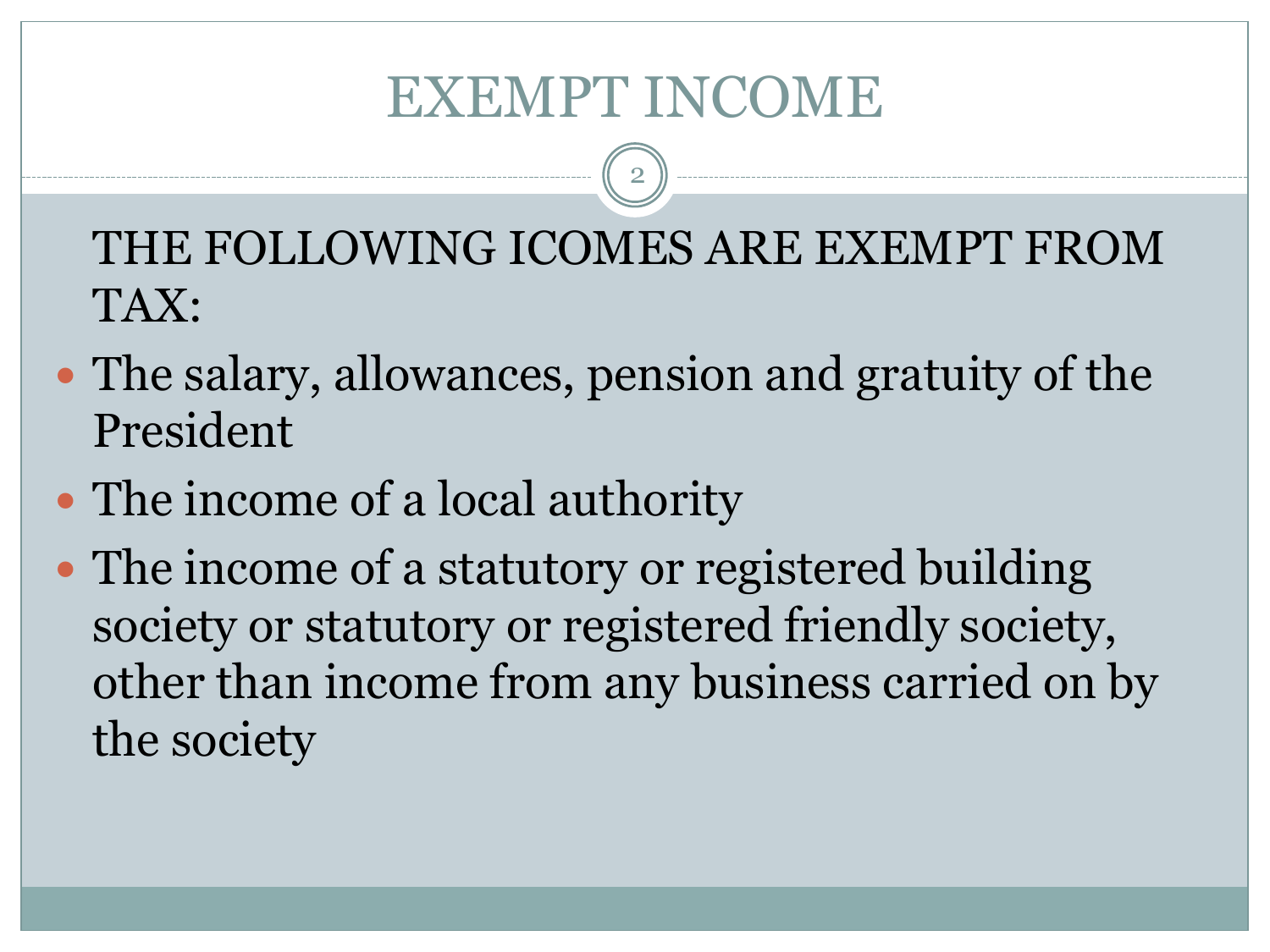• Income accruing to or derived by an exempt organisation other than income from any business

- Interest paid
- The income of a person receiving instruction at educational institution from a scholarship, exhibition, bursary or similar educational endowment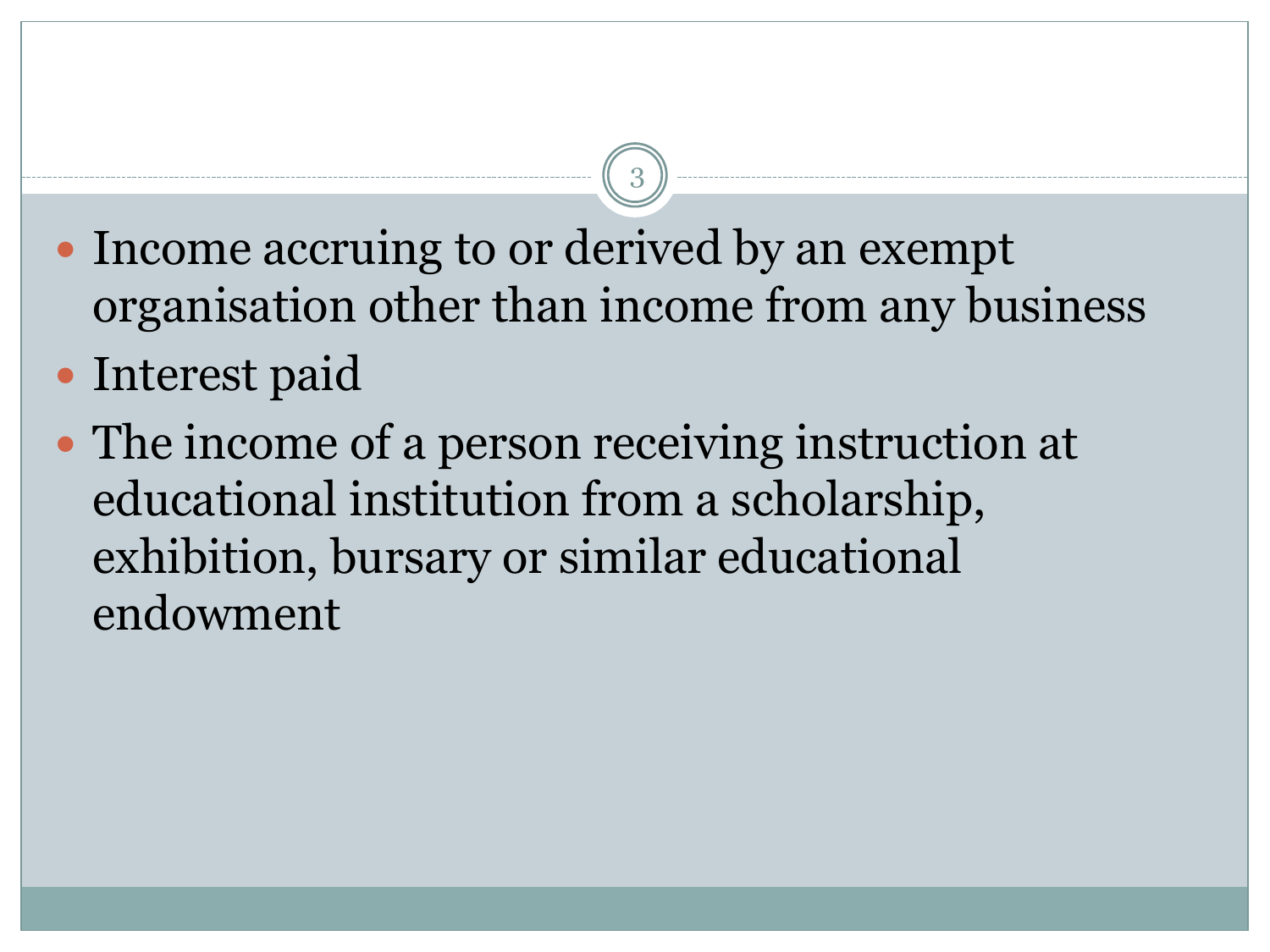The income of an individual entitled to privileges under the Diplomatic Immunities Act, 1962 (Act 148) or a similar enactment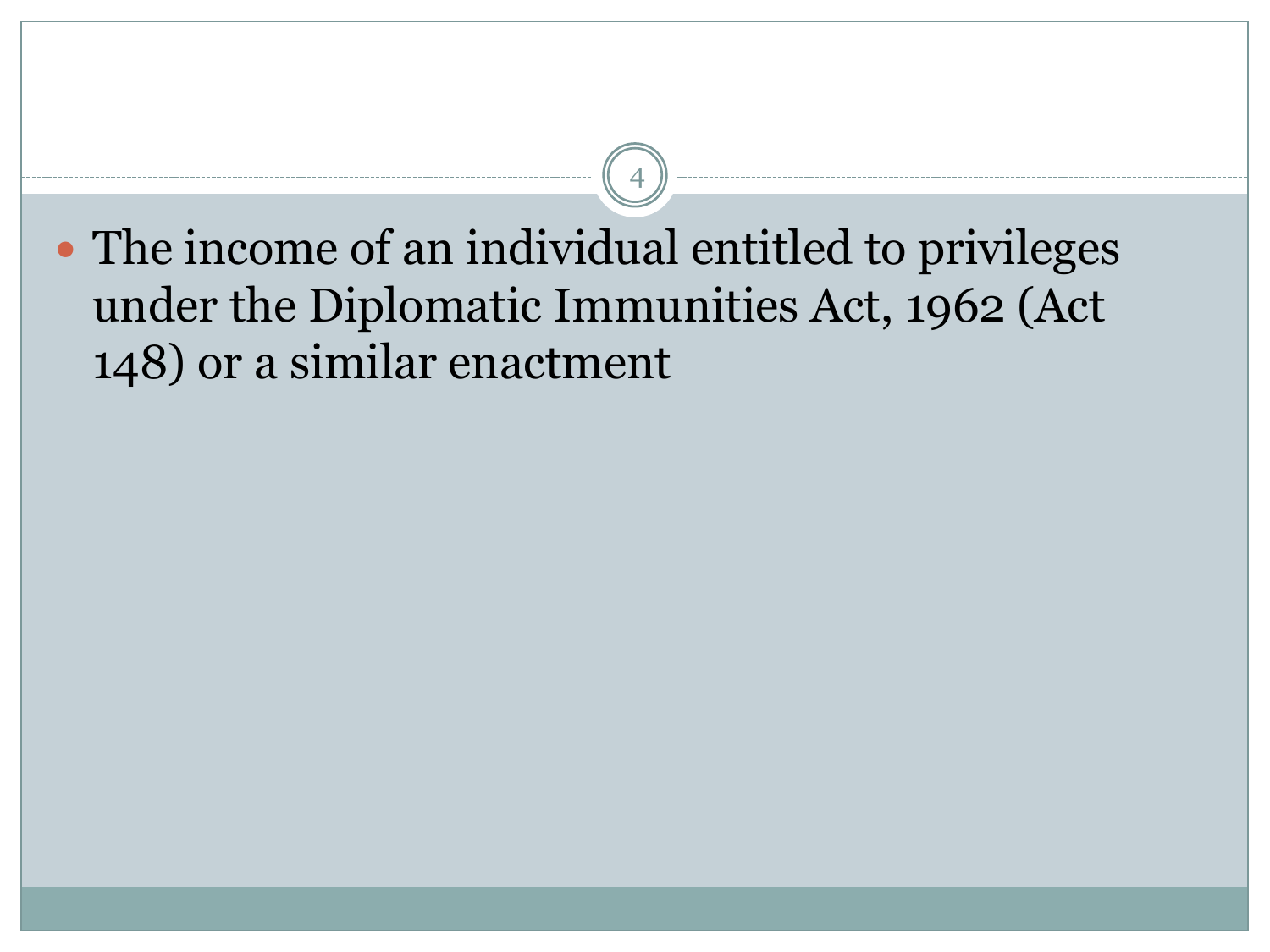# INDUSTRY CONCESSIONS

- The income of a person from a farming business in Ghana is exempt from tax:
	- in the case of farming crops, for the period of ten years
	- in the case of farming livestock (other than cattle), fish or cash crops, for the period of five years
	- in the case of farming cattle, for the period of ten years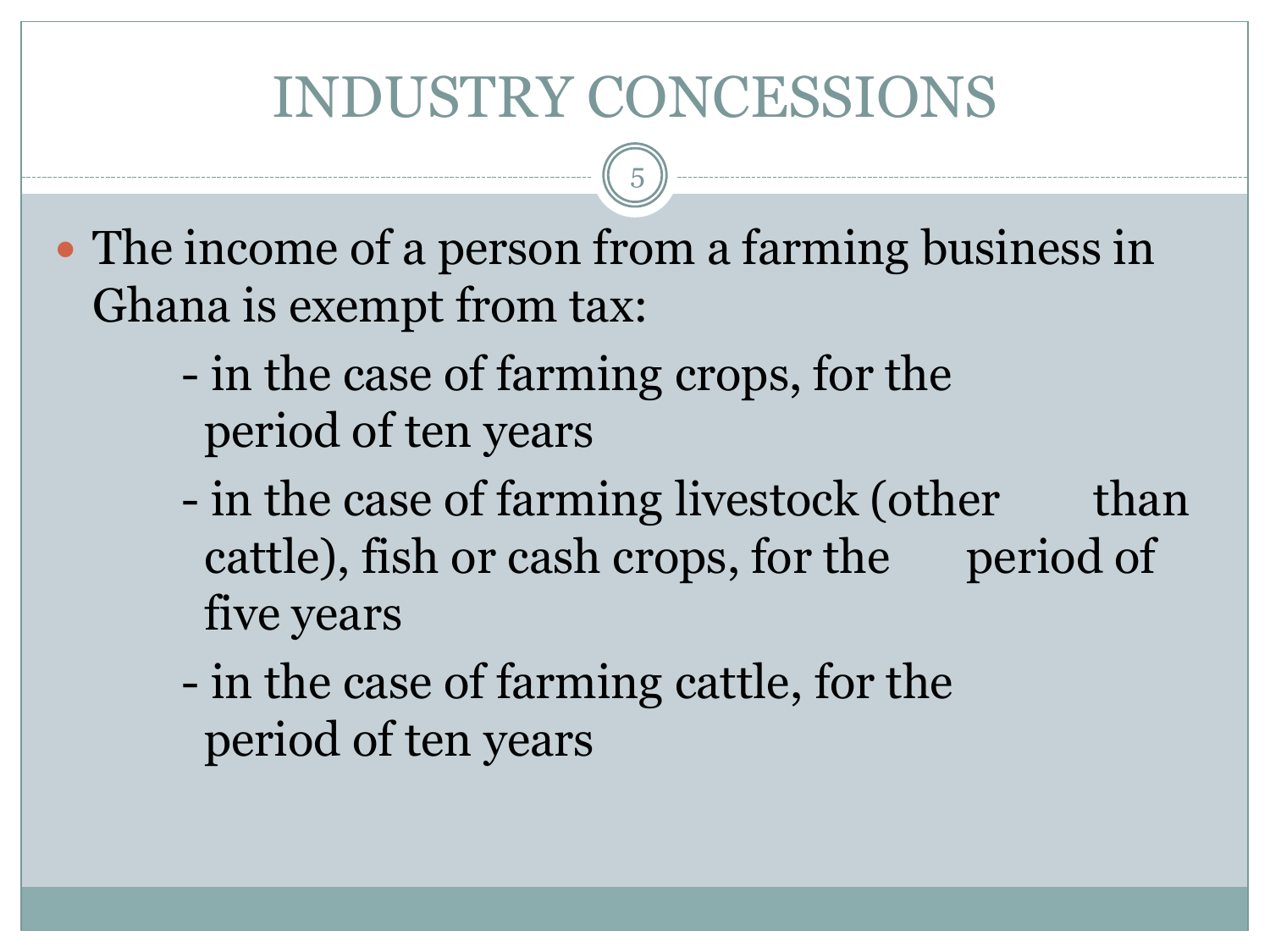• The income of a company from processing business in Ghana is exempt for a period of 3 years

- The income of a rural bank for a period of 10 years
- The rent income of a person from any residential or commercial premises for 5 years
- The income from cocoa of a cocoa farmer is exempt from tax
- The income of the Ghana Stock Exchange for 15 years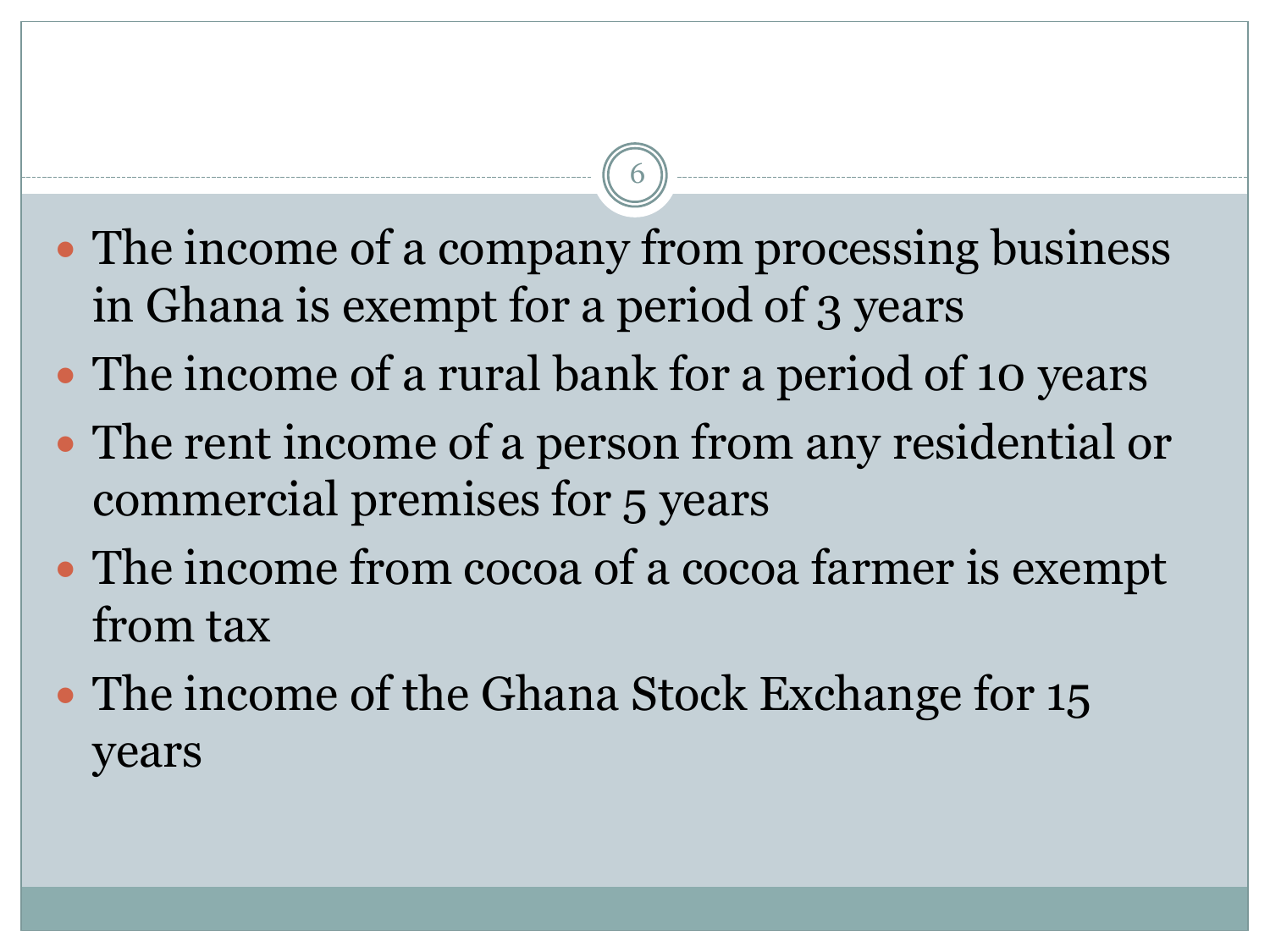#### CUSTOM DUTIES

7

For Charitable Organisations and for charitable purposes. Under recommendations from appropriate Ministries import duties; import sales taxes, import excise duties will be exempted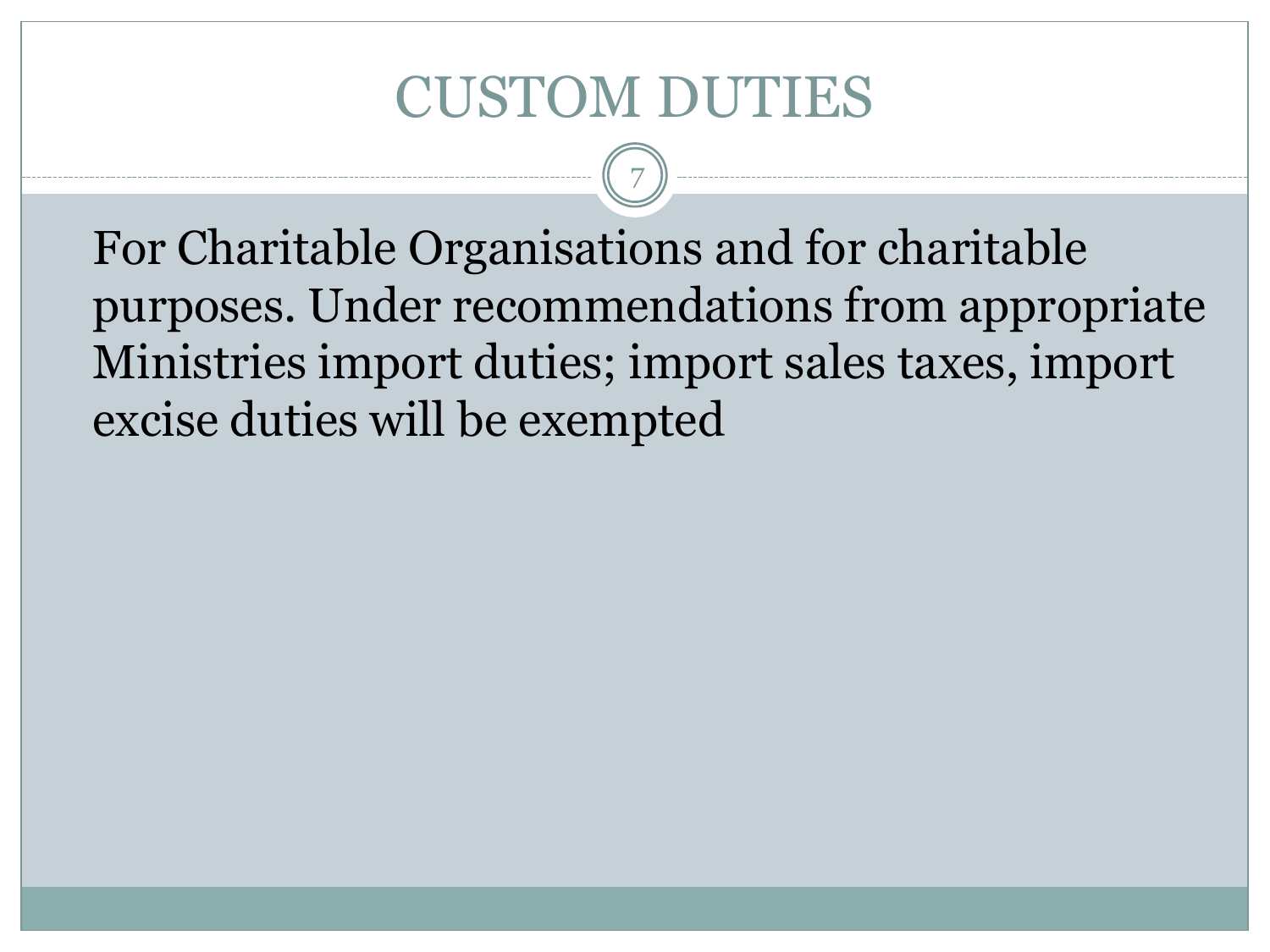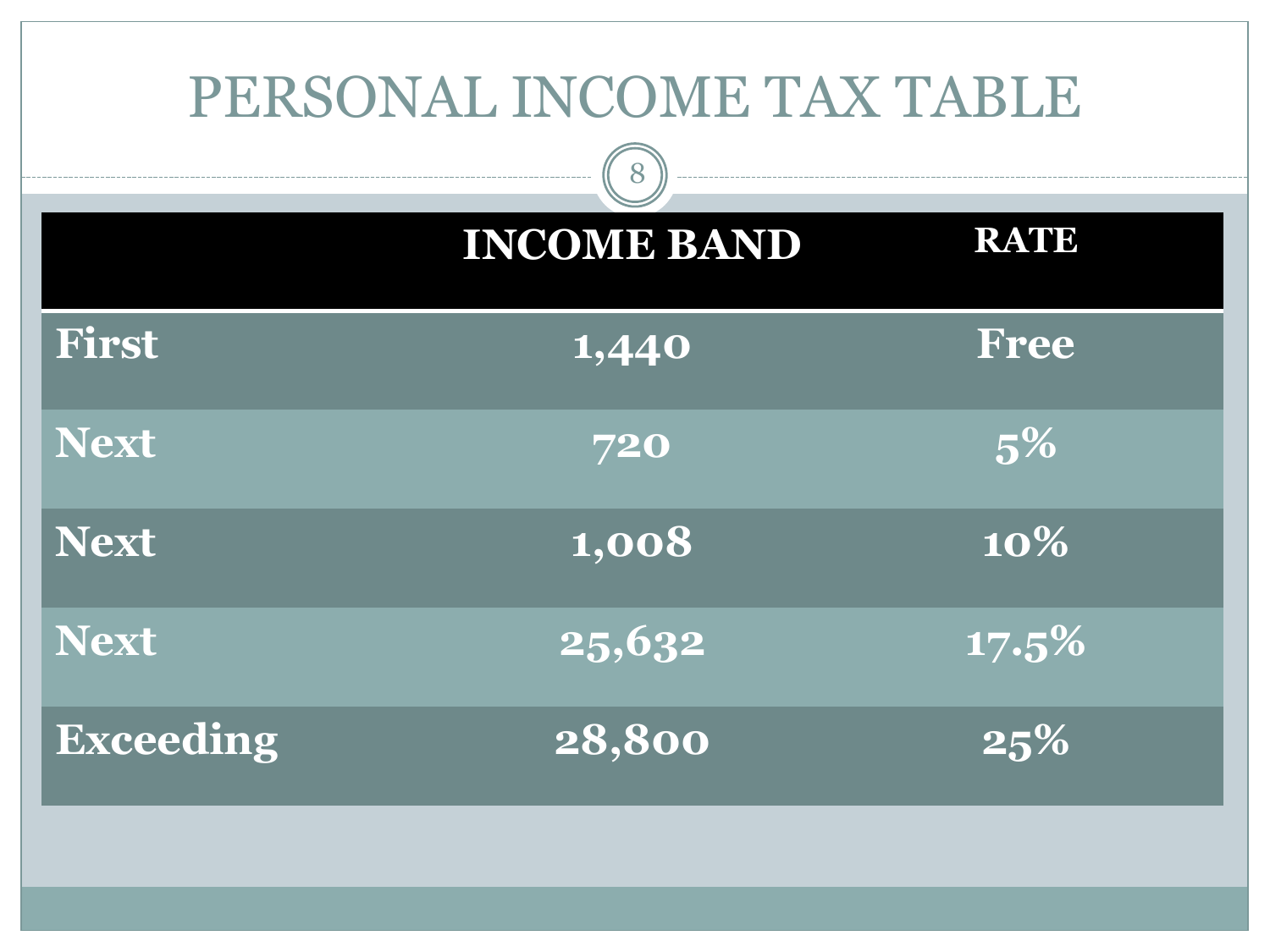## DIRECT TAXES

- Corporate Tax 25%
- Natural Resources, Oil & Gas 35%
- Rebate of 2.5% for firms listed on the Stock Exchange
- Capital Gain Tax 15%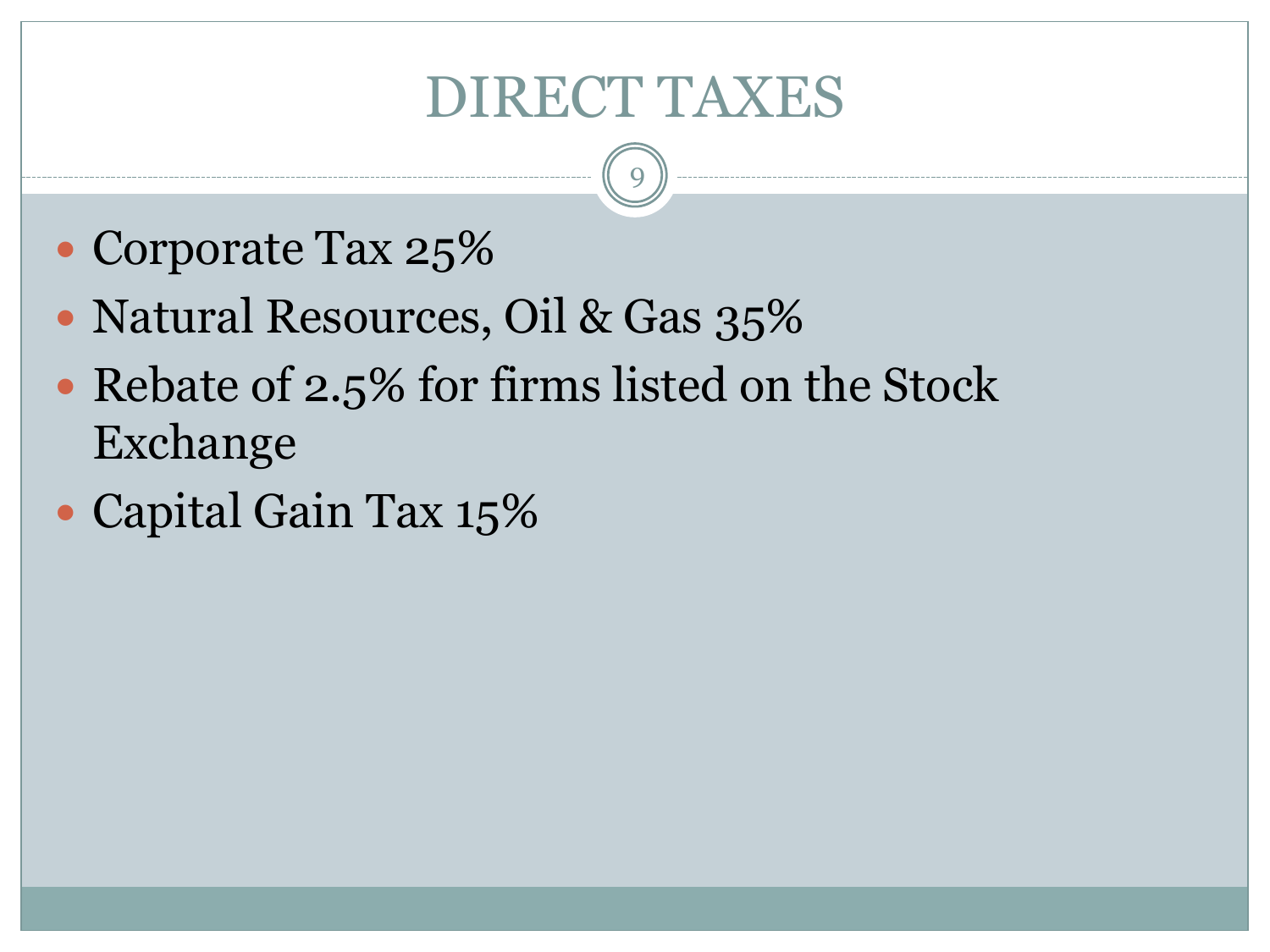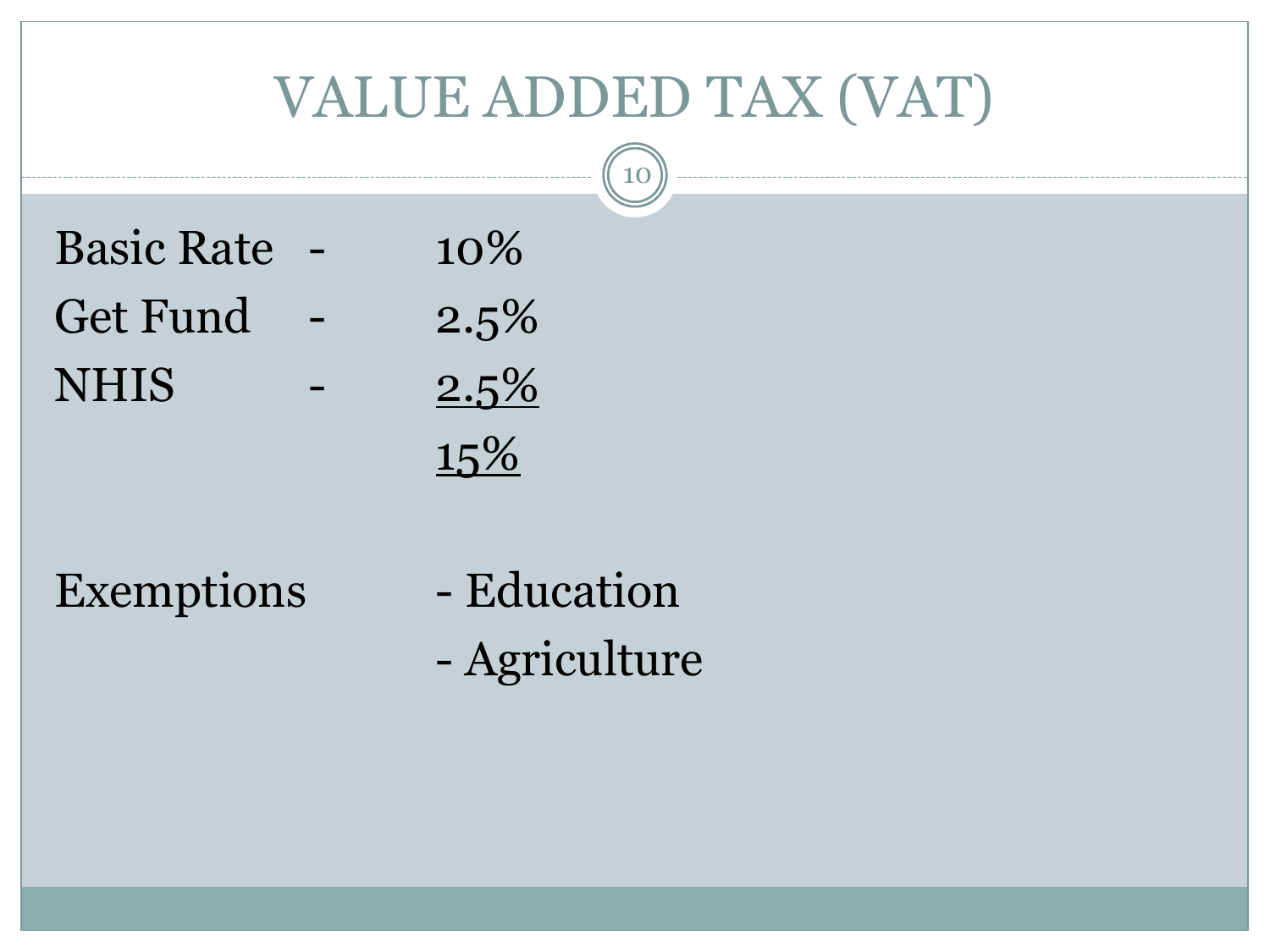| <b>Zero Rated</b>                                  | 11<br>- Exports<br>- Pharmaceutical Products |                          |                |
|----------------------------------------------------|----------------------------------------------|--------------------------|----------------|
| <b>Excise Duty</b>                                 | – Beer<br>- Beverages                        |                          | 47.5%<br>17.5% |
|                                                    | – Cigarette                                  |                          | 140%           |
| <b>Environmental Plastics</b>                      |                                              | 15%                      |                |
| <b>Import Duties</b><br><b>Basic Raw Materials</b> |                                              | 5%                       |                |
| <b>Other Refined Materials</b><br><b>Others</b>    |                                              | $10\%$<br>20%            |                |
| <b>Import VAT</b>                                  |                                              | $15\%$ (10%, 2,5%, 2.5%) |                |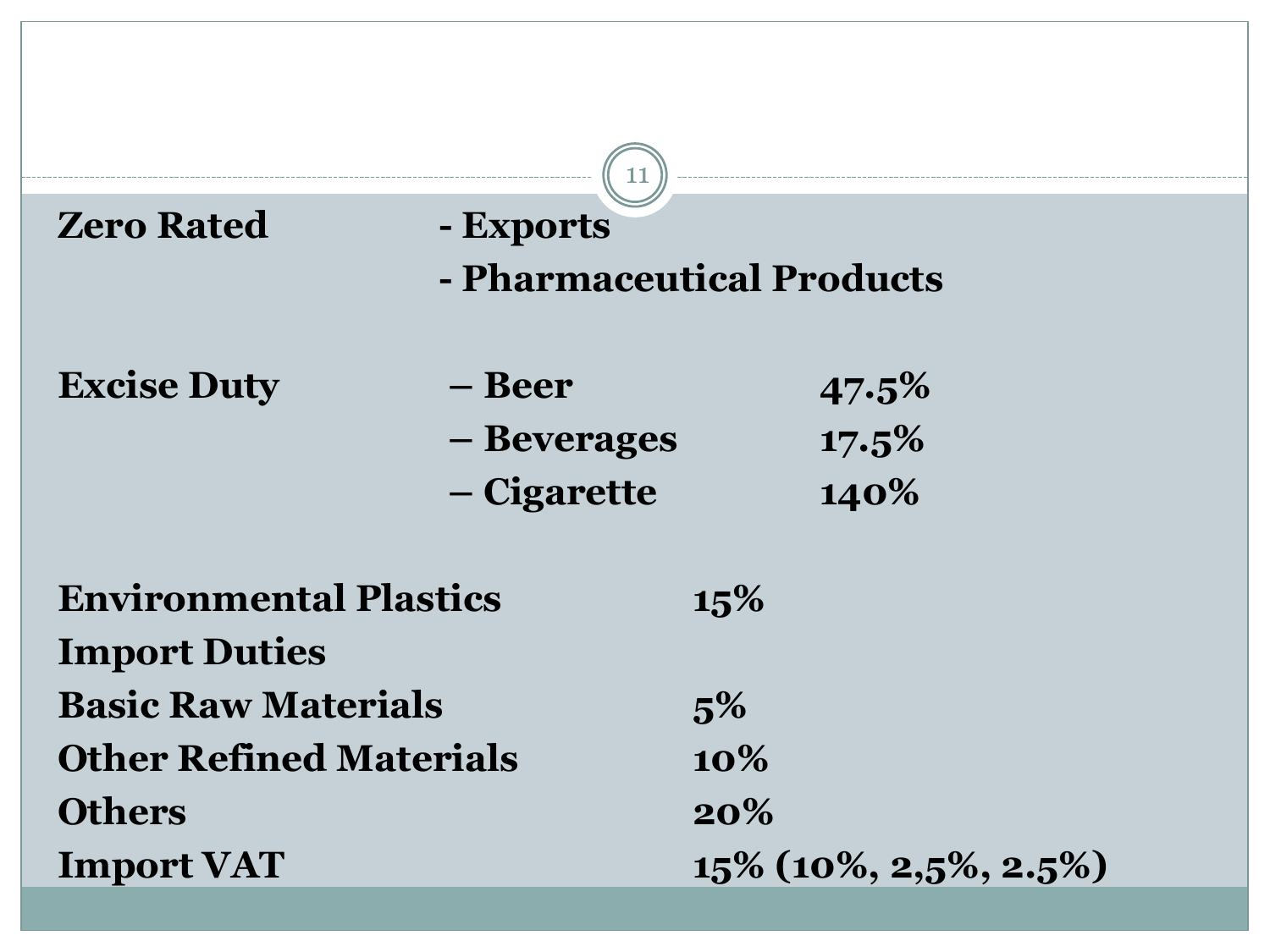



#### Plastic Materials Reduced from 20% to 15%